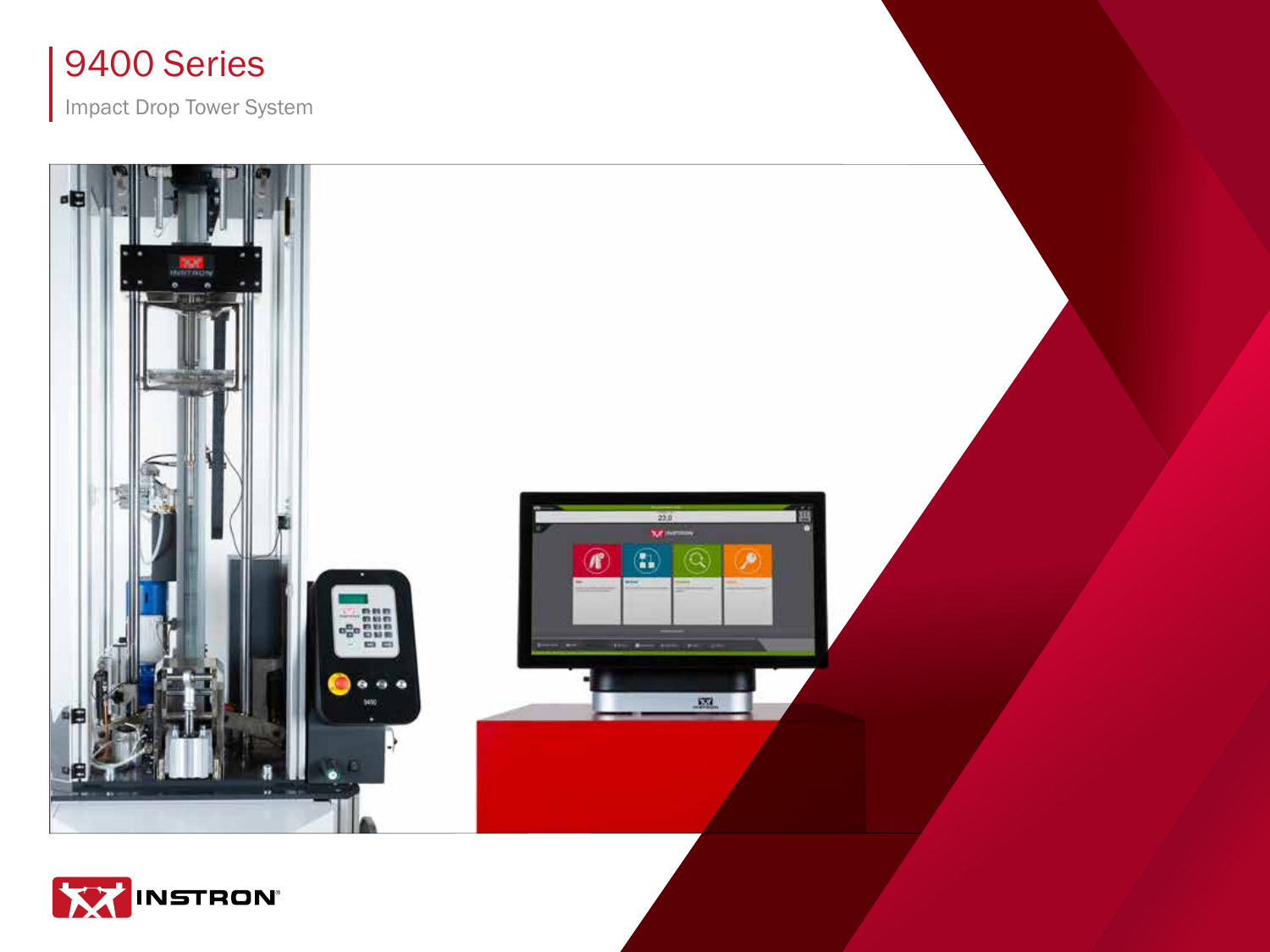**You need absolute confidence in your impact testing system - confidence in accurate, reliable, repeatable results, in the system engineering and the manufacturer behind it.**

Featuring future-proof high-speed and high throughout capabilities and user-friendly software based on the popular Instron BLUEHILL® platform, Instron Drop Towers give you the confidence you need in your results, time and time again.

### INTRODUCING THE 9400 SERIES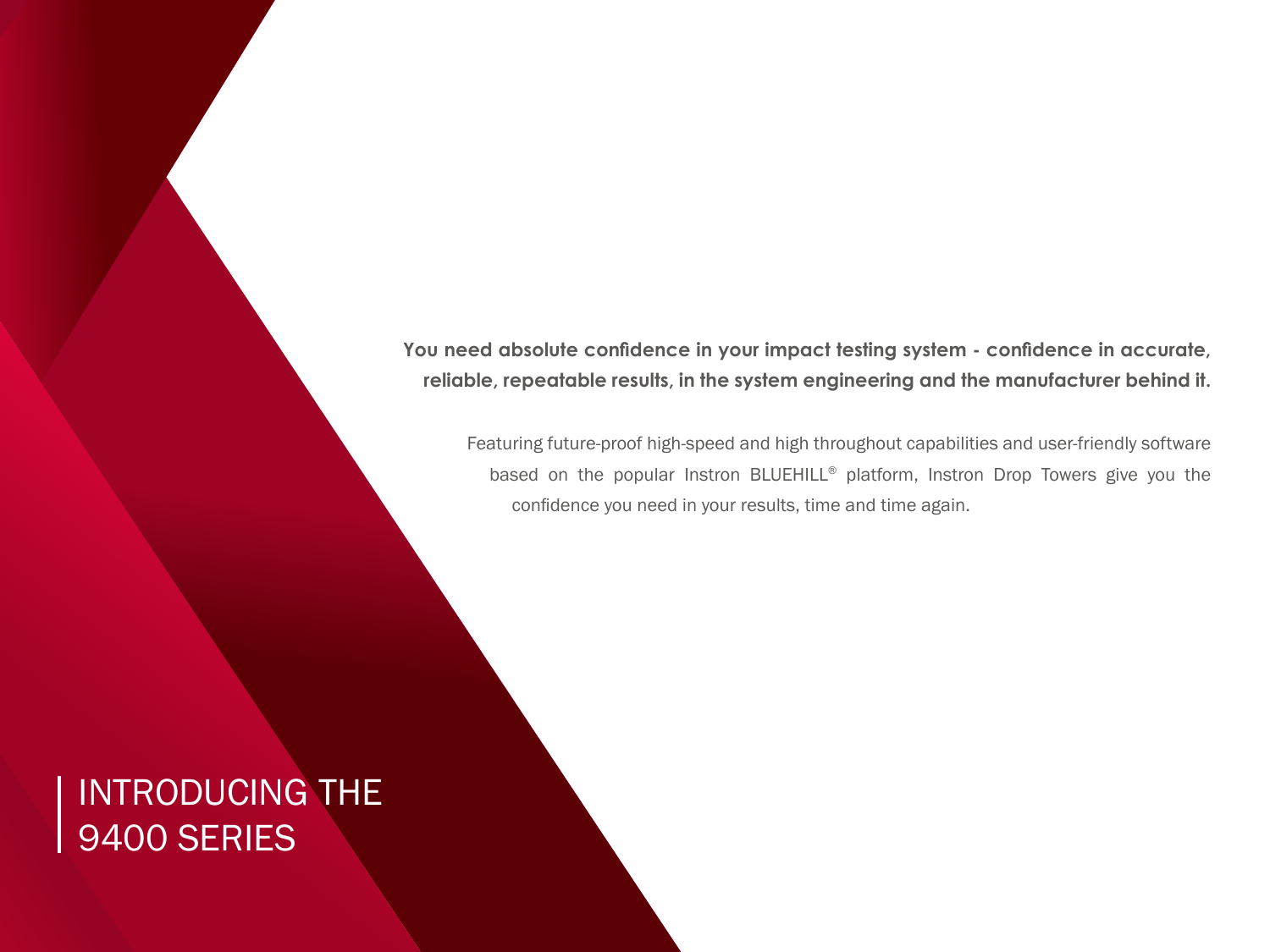

At Instron, we maintain our position at the leading edge of impact testing innovation through design and collaboration, both with our customers and leading university and industry researchers. We lead by example, by meeting customer testing needs across any application requirement. Our Sales, R&D, and Tech Support teams work together with you from initial enquiry through to delivery, offering full access to demonstration models at our design facilities around the world. We lead in calibration, with accredited certification available through our dedicated Service teams.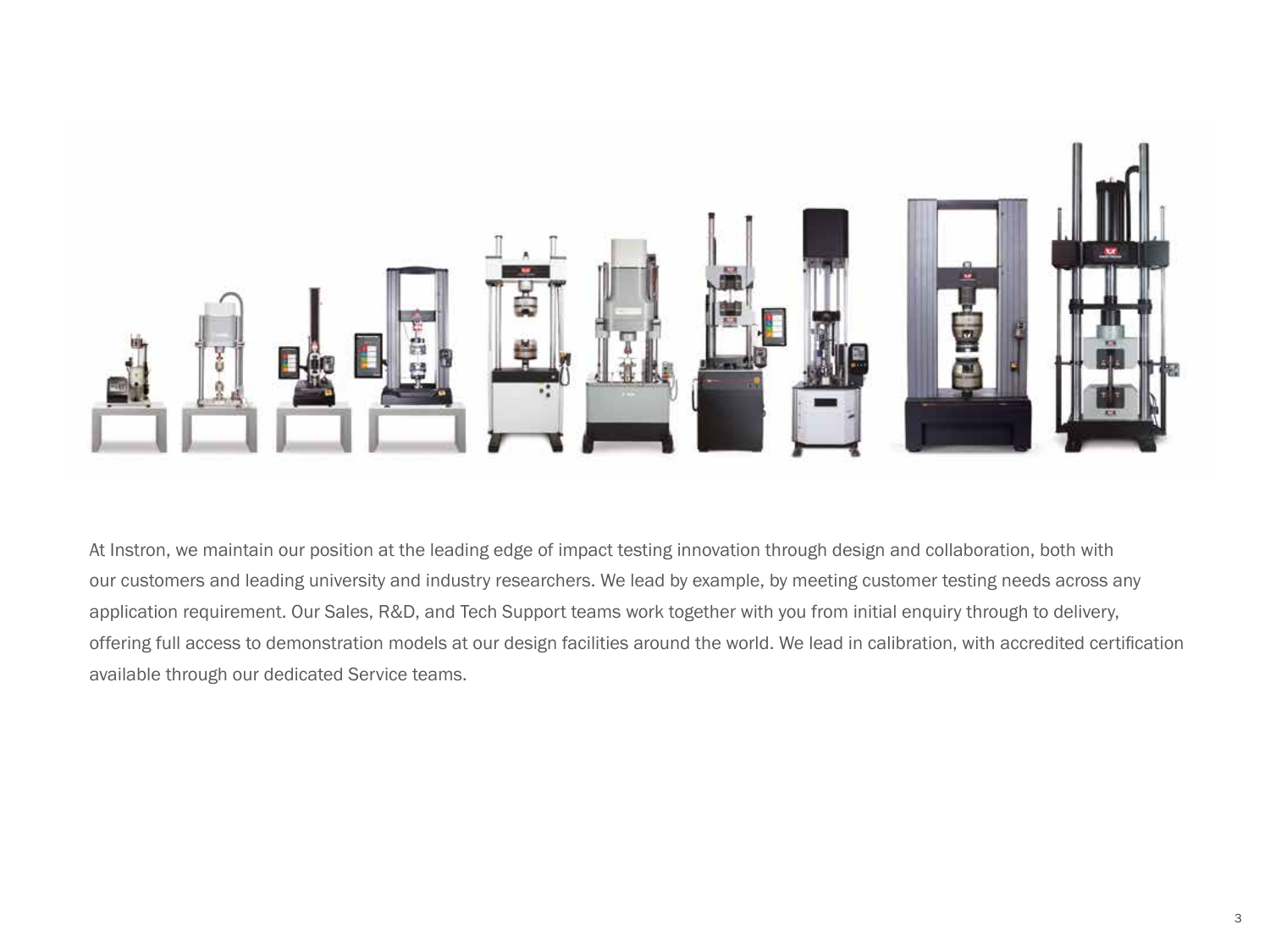### HOW WILL THE 9400 MEET MY NEEDS?

Delivering Your Advanced Materials To Market Faster

Instron Drop Towers are used to develop, fine tune, and validate material models.

Testing materials under real impact conditions is a crucial step prior of product design. Using the characterization data obtained with the Instron 9400, coupled with customer supplied high-speed video, you can have confidence in your results and deliver new materials to your customers faster.

Our Drop Tower impact systems, fixtures, and tups are designed to meet a wide range of applications and testing standards including: ISO, ASTM, ANSI, Airbus, Boeing, BSI, DIN, EN, FDA, Ford, GM, JIS, NASA, GOST, and more.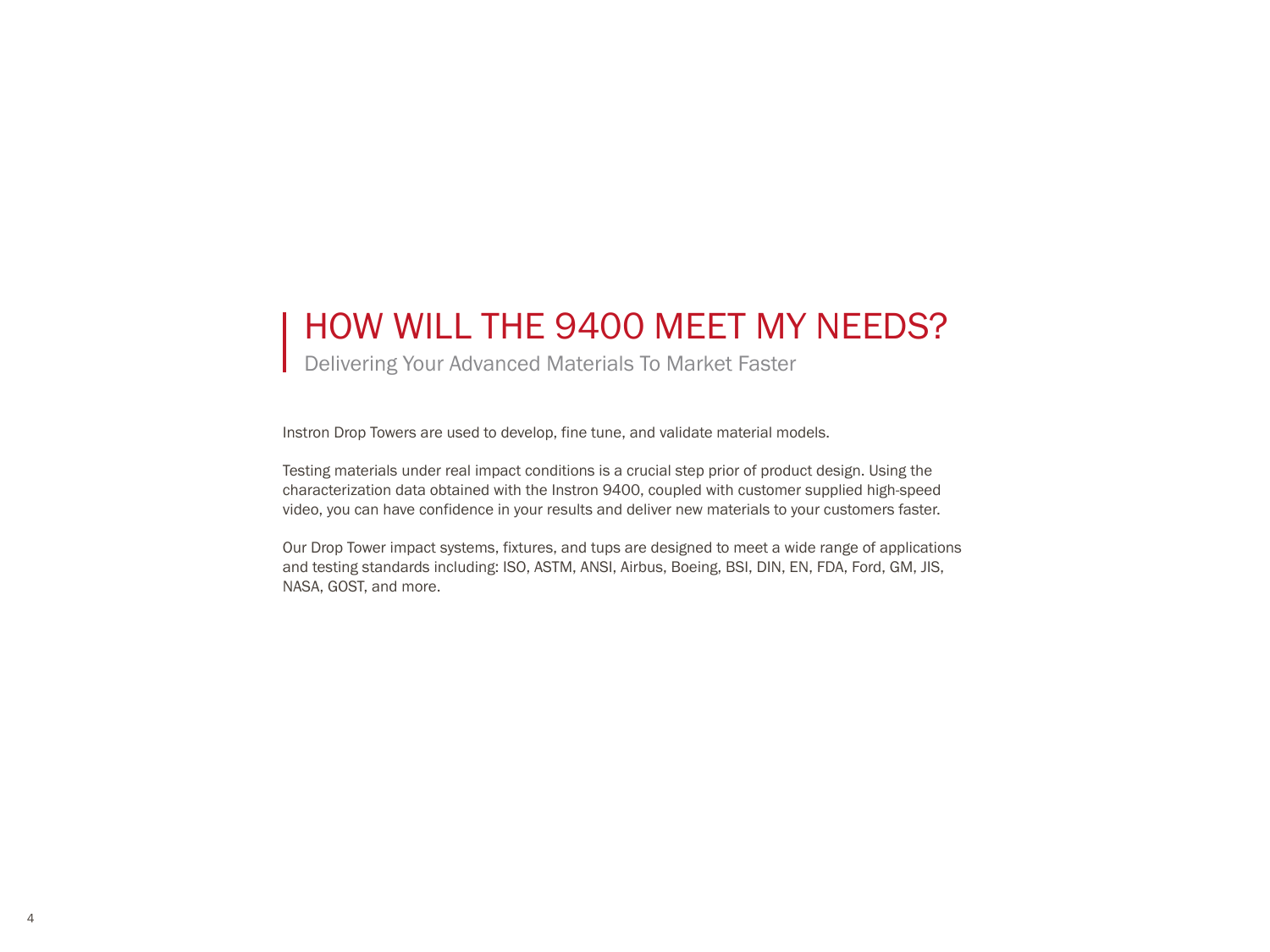









#### Range of Tests for your Application:

- Pivoting System for High Throughput Puncture Testing 01
- Compression After Impact on Composites 02
- Tensile Impact on Plastic and Composites 03
- Wedge Peel Impact Testing for Adhesives 04
- Puncture Testing on Plastic Materials 05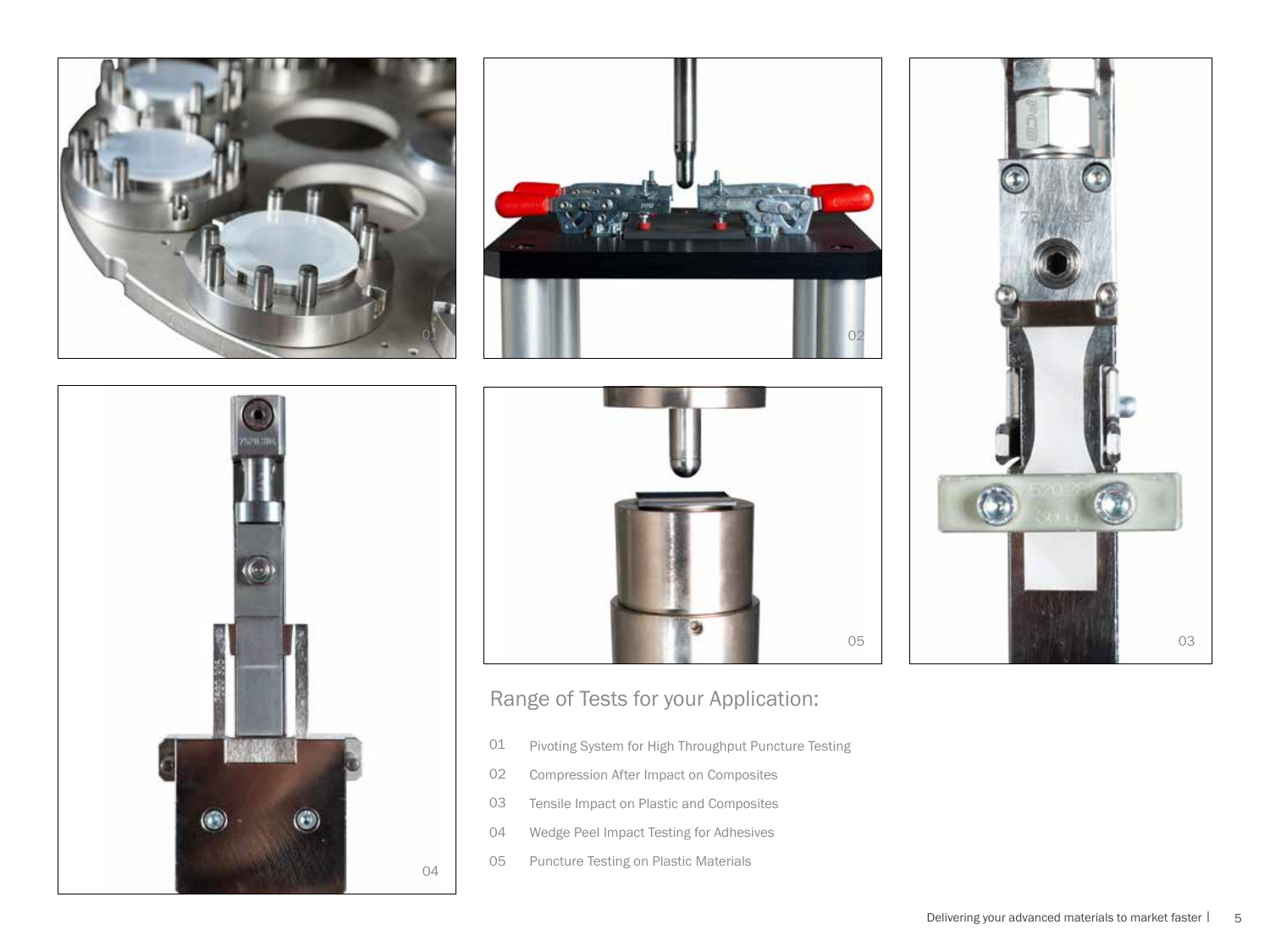### HOW WILL THE 9400 MEET MY NEEDS?

Right-First-Time Products And Continuous Process Improvement

Instron Drop Towers are designed to help you improve your product design process and minimize the risks of production. The 9400 produces reliable, repeatable results whether you are testing materials and components before production to improve product acceptance or testing during production to ensure continuous improvement.

Testing components under real life impact conditions helps you to recognize faults before production starts, reducing risk and cost while accelerating the time-to-market for your new products.

Including Impact Testing during production helps to prevent product recalls and maintain the highest possible quality levels.

Whether you need to test small or large parts, 9400 Drop Towers can be set up to meet your specific application requirements.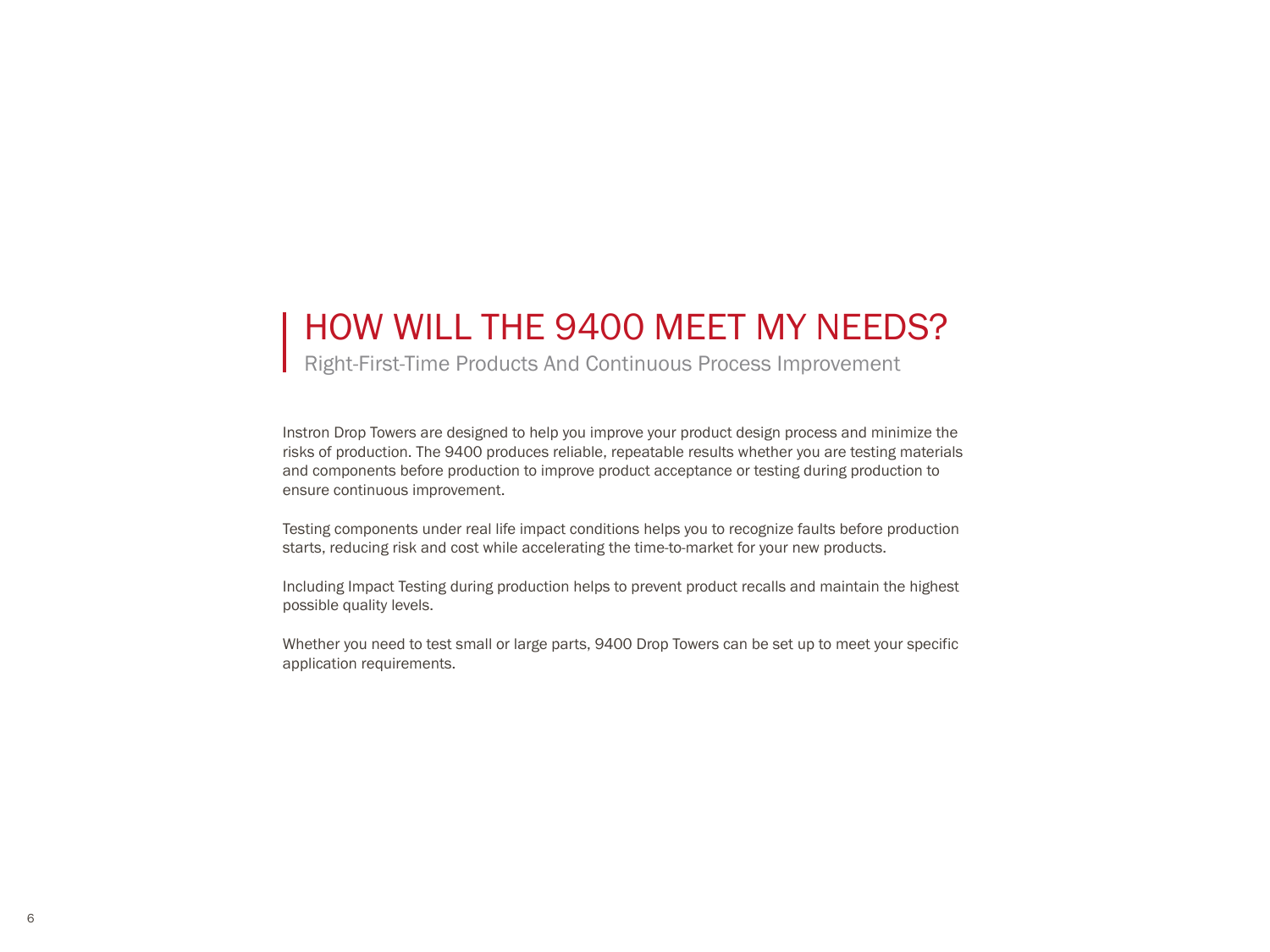







### Range of Tests for your Application:

- Airbag Dashboard 01
- Plastic Storage Containers 02
- Car Bumper 03
- LCD Screen 04
- PVC Vinyl Material 05

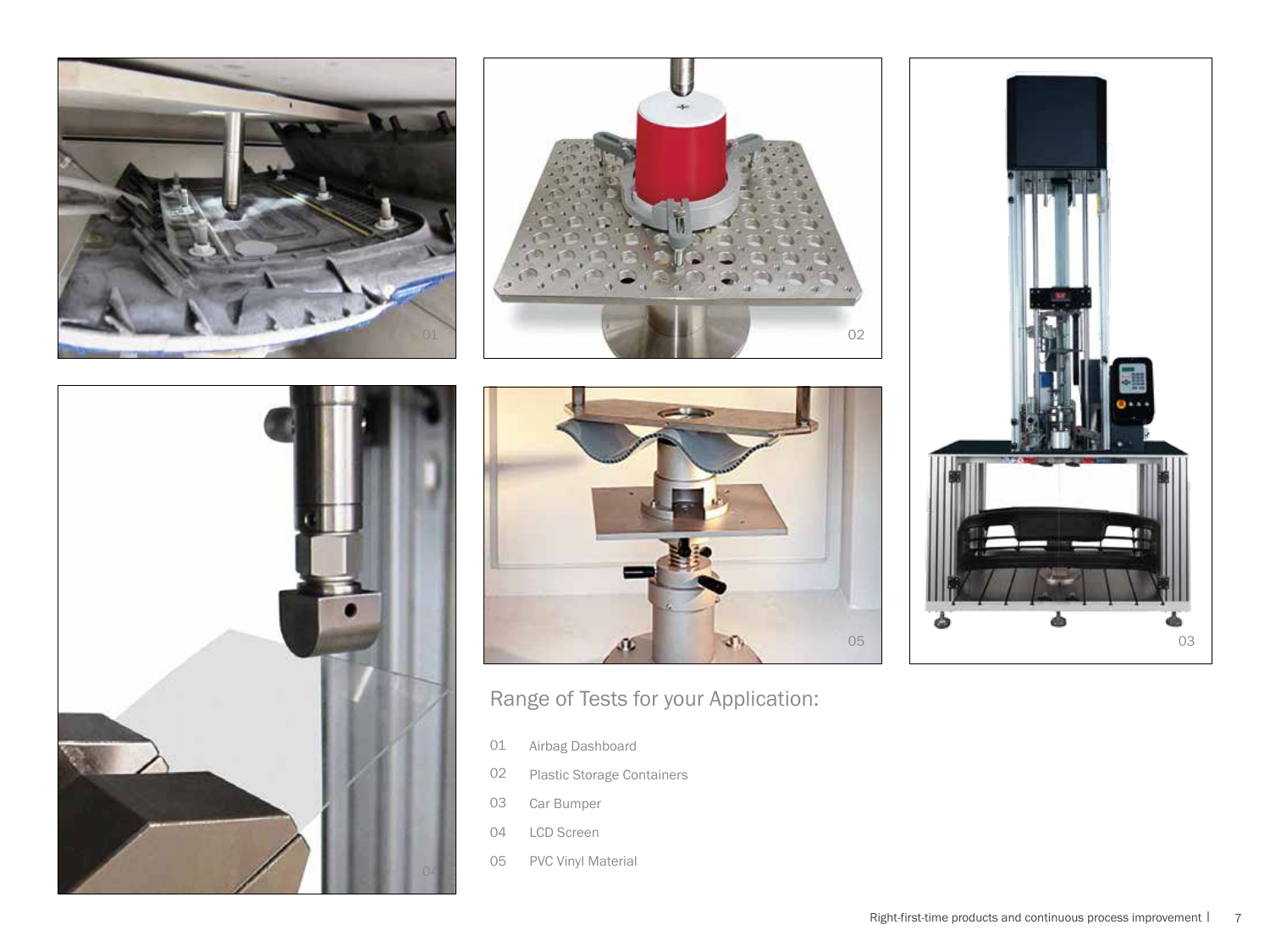The development of Instron Drop Tower Systems and Bluehill® Impact Software is based on a full understanding of customer needs for both an enhanced user-experience and outstanding productivity.

The Instron Drop Tower 9400 Series was developed to deliver faster results, fewer errors, and lower training costs for customers who are under pressure to deliver higher quality advanced materials for stronger yet lighter products.

This is achieved by simplifying workflows, providing preconfigured and prompted tests, streamlining data and exporting it for analysis, while providing advanced capability with high speed video and more.

These capabilities all make the 9400 Drop Tower Series:

SIMPLER, SMARTER, SAFER

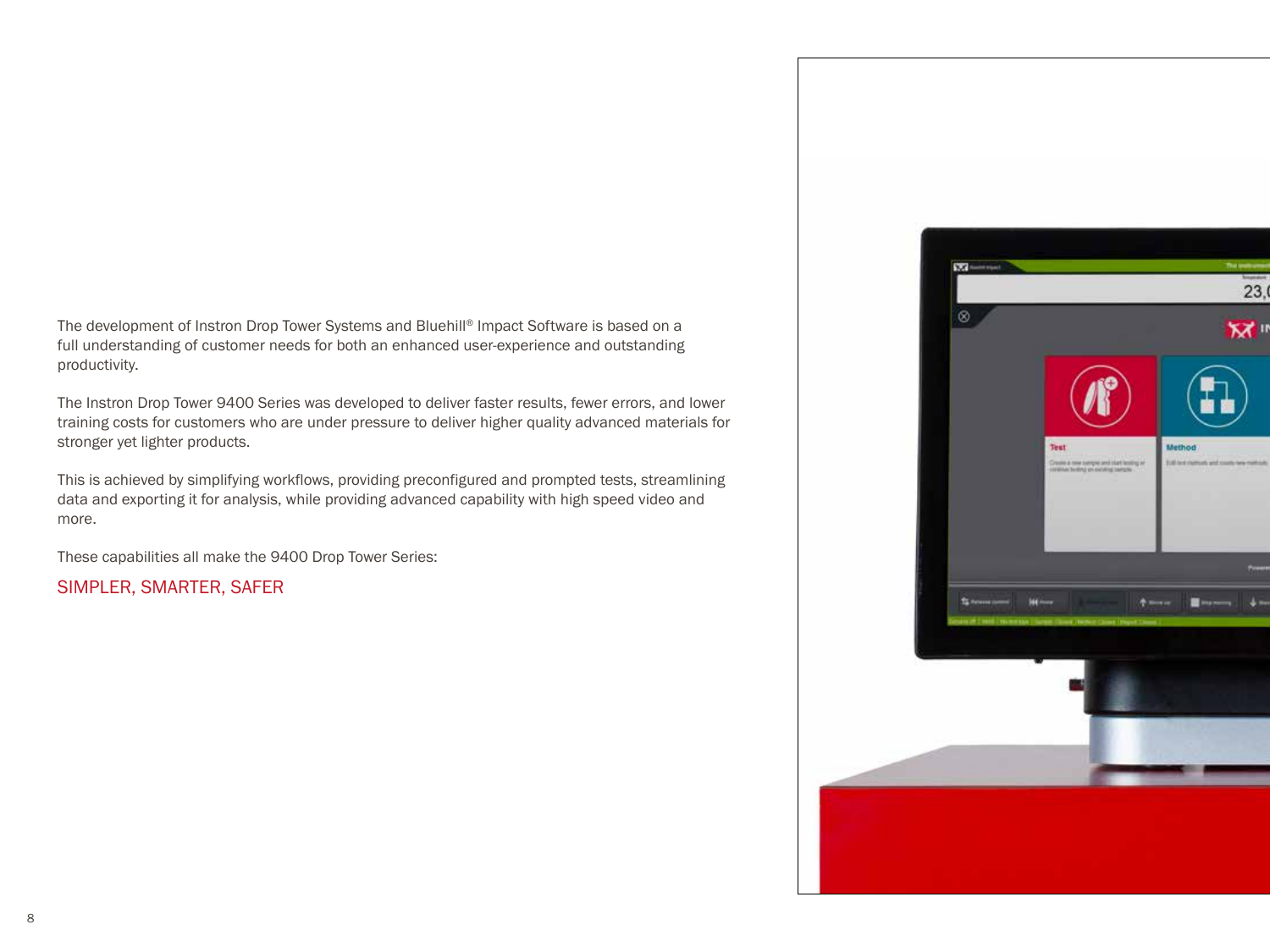

# SIMPLER

Powered by Bluehill® Impact

Bluehill Impact is built from the ground up for touch interaction. The Operator Dashboard features large touchpoints to make the user experience simpler and smarter. Easy-to-understand icons and workflows make it easy to train new or experienced users, simplify operator training, and allow you to start testing even faster than ever before.



#### Simple Setup

The easy set up of the carriage, masses, tups, and supports allow you to benefit from high testing capabilities. Easily switch from high to low loads and from coupon to component testing.

#### Simple Test Procedures

Thanks to prompted tests and the integrated touch panel, setting up test procedures require just a few clicks. Users can be guided through the entire testing process with step-by-step instructions, ensuring tests remain repeatable, simple, and error-free. Prompts are fully customizable with bespoke text or messages.



#### Smart Defaults

Bluehill Impact provides a set of pre-configured methods to cover the most common impact testing scenarios.



#### Quicker Testing

Productivity is increased by 20% thanks to the combination of the new Dashboard and Bluehill Impact providing faster data acquisition and results.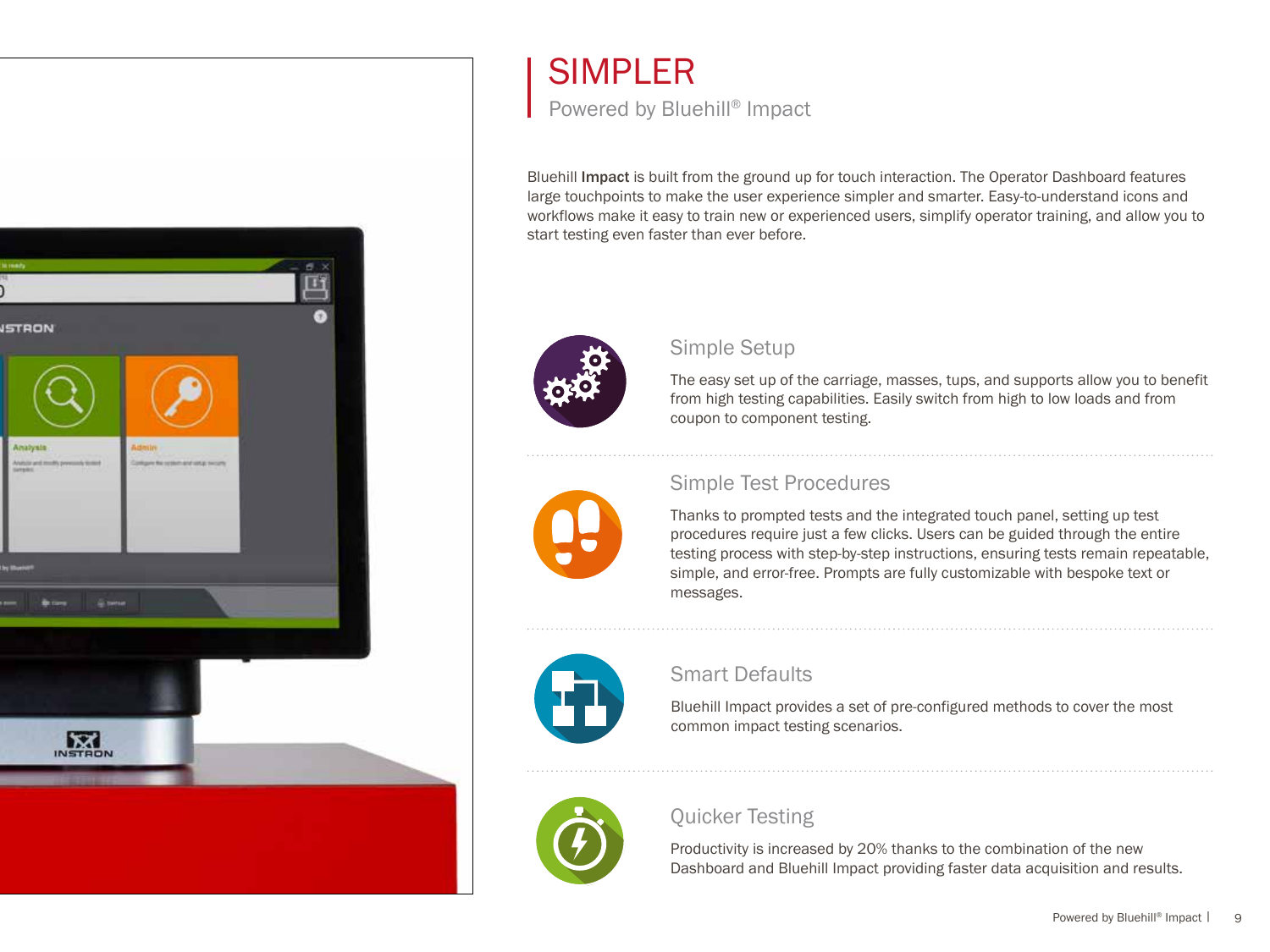### **SMARTER**

### Integrated Innovations for Efficient Tests



#### Flexible Data Analysis

Users can define unique data flow and procedures ensuring data processing flexibility. Bluehill Impact reports on anomalies and inconsistent results when they are outside set parameters.



#### Sharing Results

Easily share test method and results within your company or directly with your customers with our new file management system.



#### Calibration alert

Automatic alerts are generated when Tup calibration period is expiring. This feature helps to reduce the risk of invalid tests and protect your results against inaccuracies.

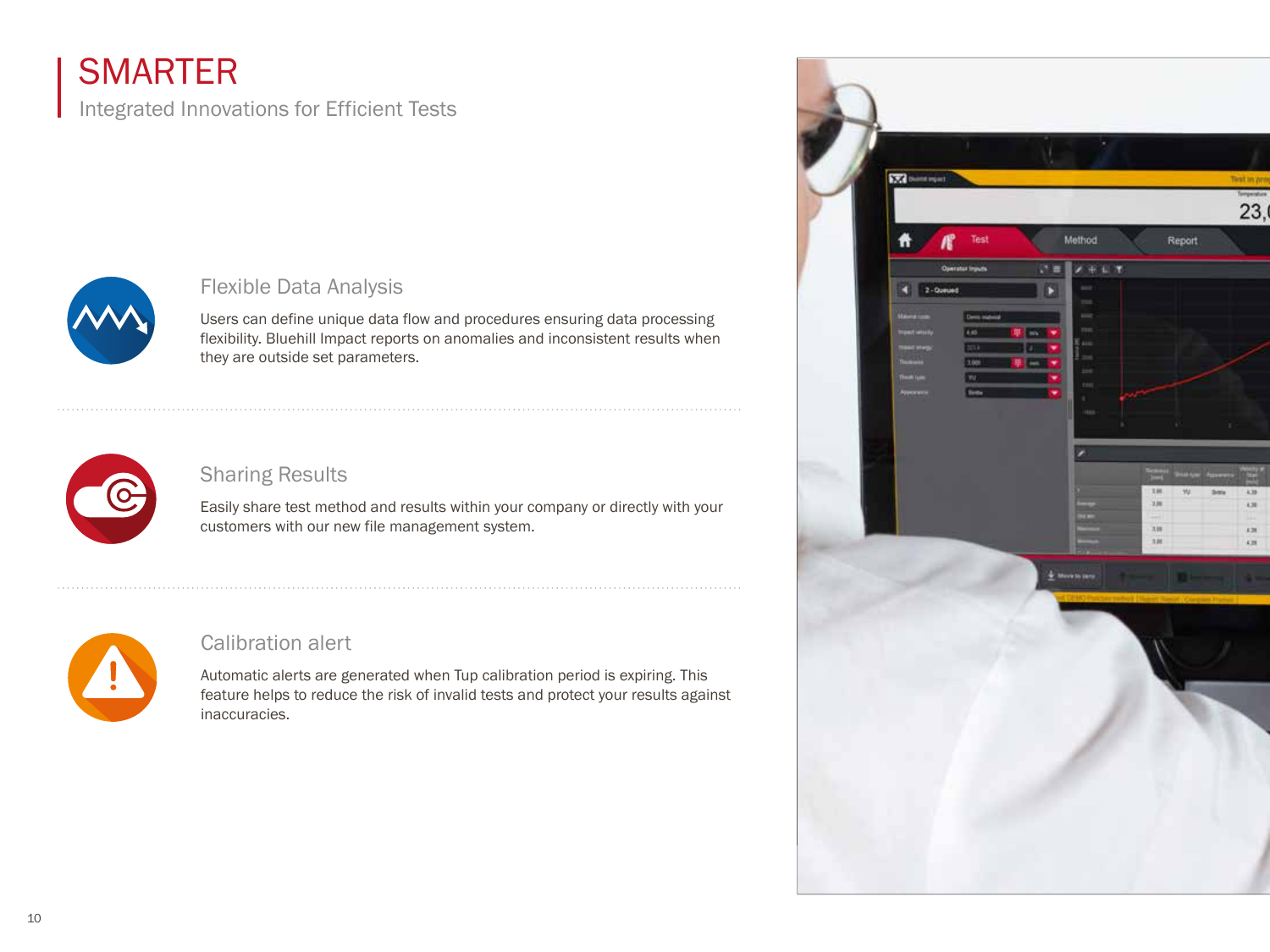



#### High-Speed Camera Trigger

Increase your characterization data with the use of high-speed cameras. The 9400 Drop Towers are equipped with a high-speed camera connection to allow for a simultaneous and synchronized acquisition of high speed video with the Force profile.



#### Transparent panel

View your test from any side and record for future reference. When using a high speed camera, you save time by not having to move accessories when you change specimens or test method.



#### Tup Force Range Scale (%)

Our tups are calibrated over different percentages of the maximum capacity – this allows you to refine the force scale resulting in better load resolution as well as higher levels of system flexibility.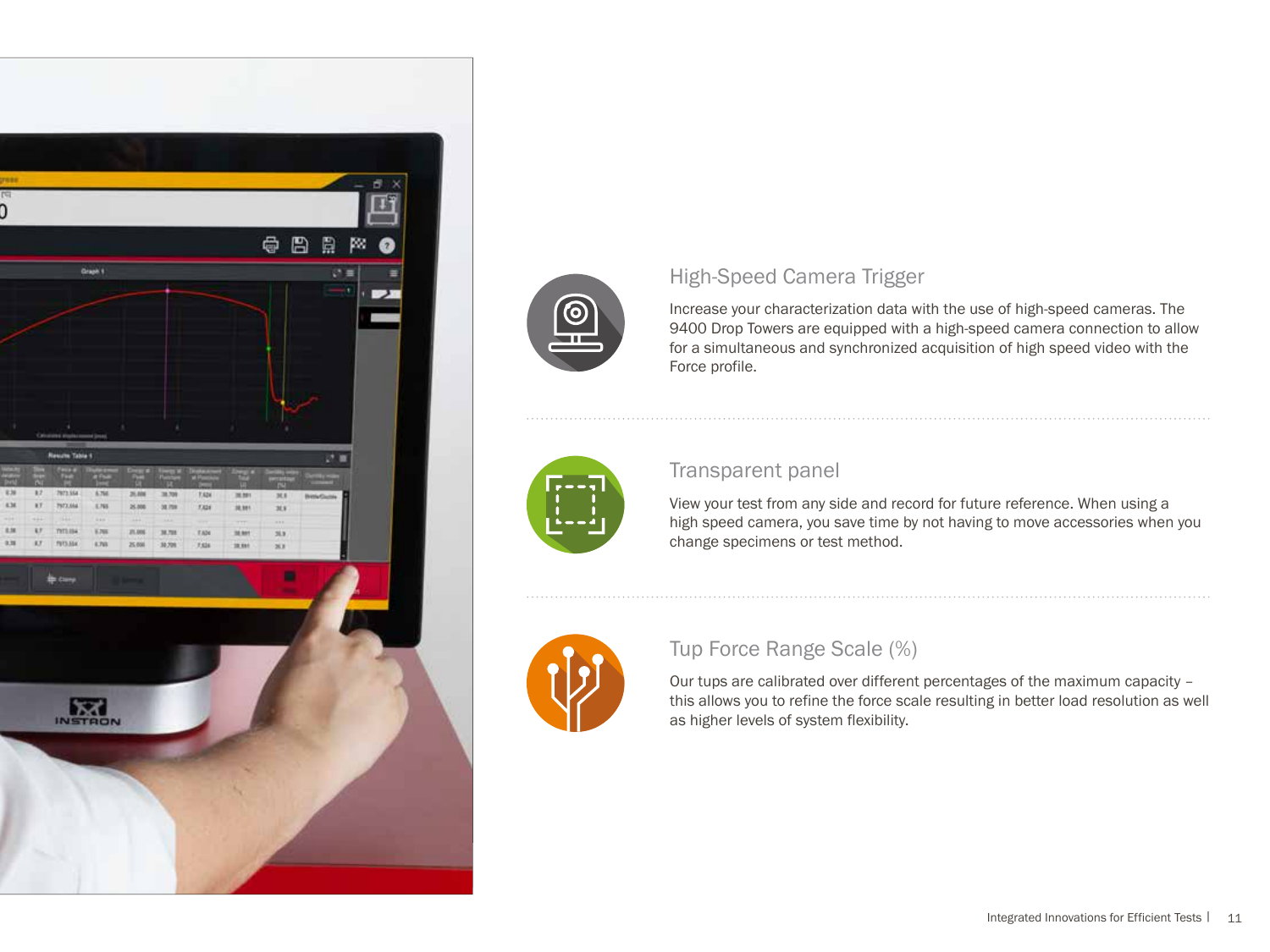### **SAFER**

Safety Without Sacrificing Throughput



#### Fully Enclosed

Integrated safety circuits to protect your operator by disabling the system when any enclosure door is open.



#### Your results Are Always Saved

Never loose your results, even if power is lost during the test or the operator completes an unscheduled shutdown.



#### Enhanced Security

Bluehill Impact security allows the Lab manager to configure permissions in the software, granting full permissions to super users and limiting access where needed.



#### Built-In Safety Notifications

The 9400 system is a fully enclosed system to conform with CE regulations. As an additional safety measure, the system gives clear visual information on the instrument status, so users always know when a test is in progress.

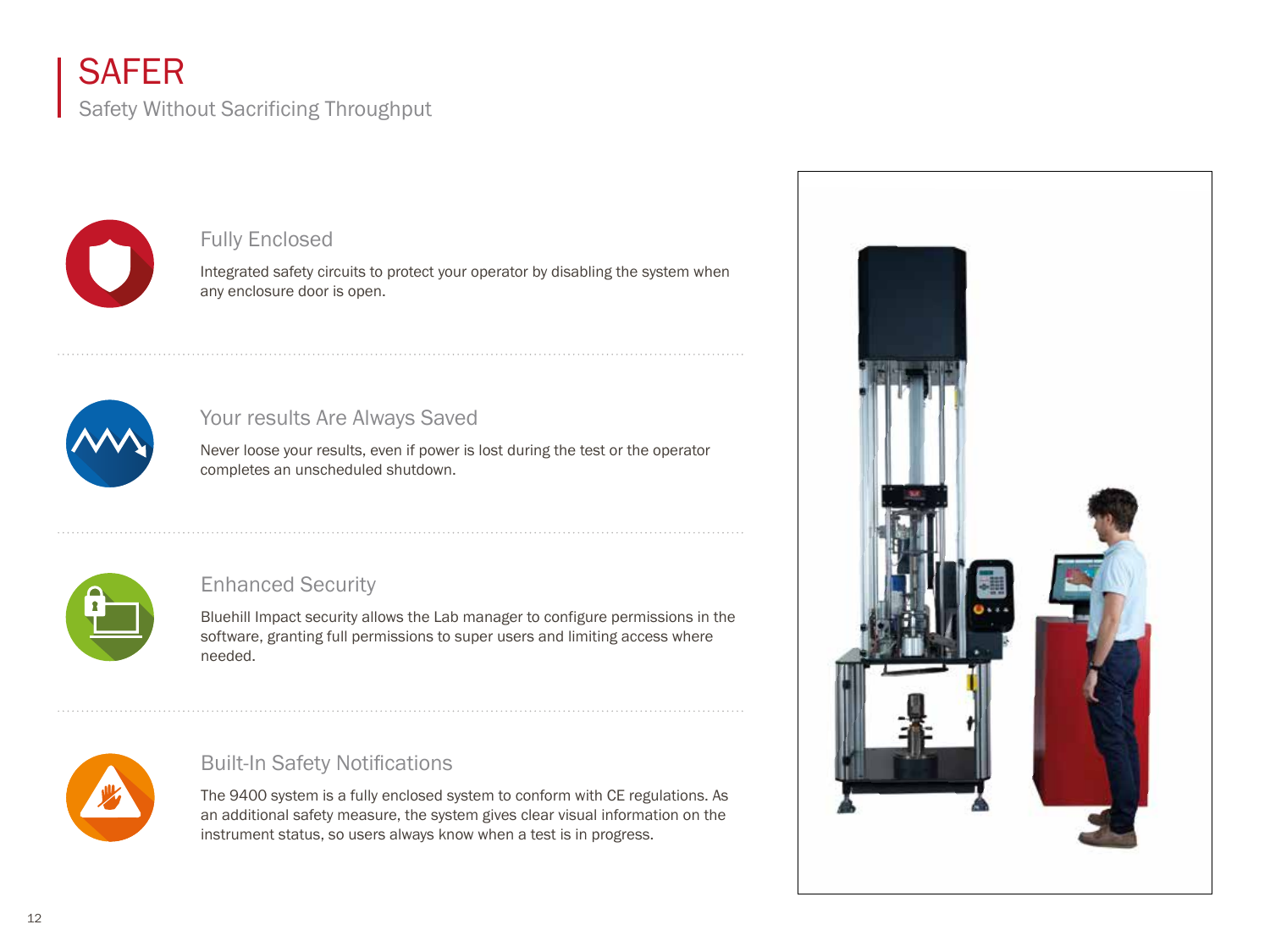## SUPPORT FOR THE LIFE OF YOUR EQUIPMENT

Protecting Your Investment



Instron® is the largest supplier of materials testing systems in the world. Our reliable testing systems can run 24 hours a day, 7 days a week, 365 days of the year. However, if something does go wrong, or if you have a question, we offer a variety of resources to ensure you receive the assistance you need as soon as you need it.



#### **Training**

Training courses available on-site or in one of our Regional Training Centers Utilize our Applications Engineering Lab or Custom Solutions Group for the latest technological advances in materials testing



#### Advanced Support

Our Sales, R&D, and Tech Support teams work together with you from initial enquiry through to delivery, offering full access to demonstration models at our design facilities across the world.



#### **Calibration**

Our state-of-the-art Calibration Laboratory offers a comprehensive range of accredited calibration and verification services complying with ASTM, ISO, and Nadcap standards for: force, speed, strain (extensometers), displacement, impact, temperature, torque, creep, strain gauge channel, and alignment.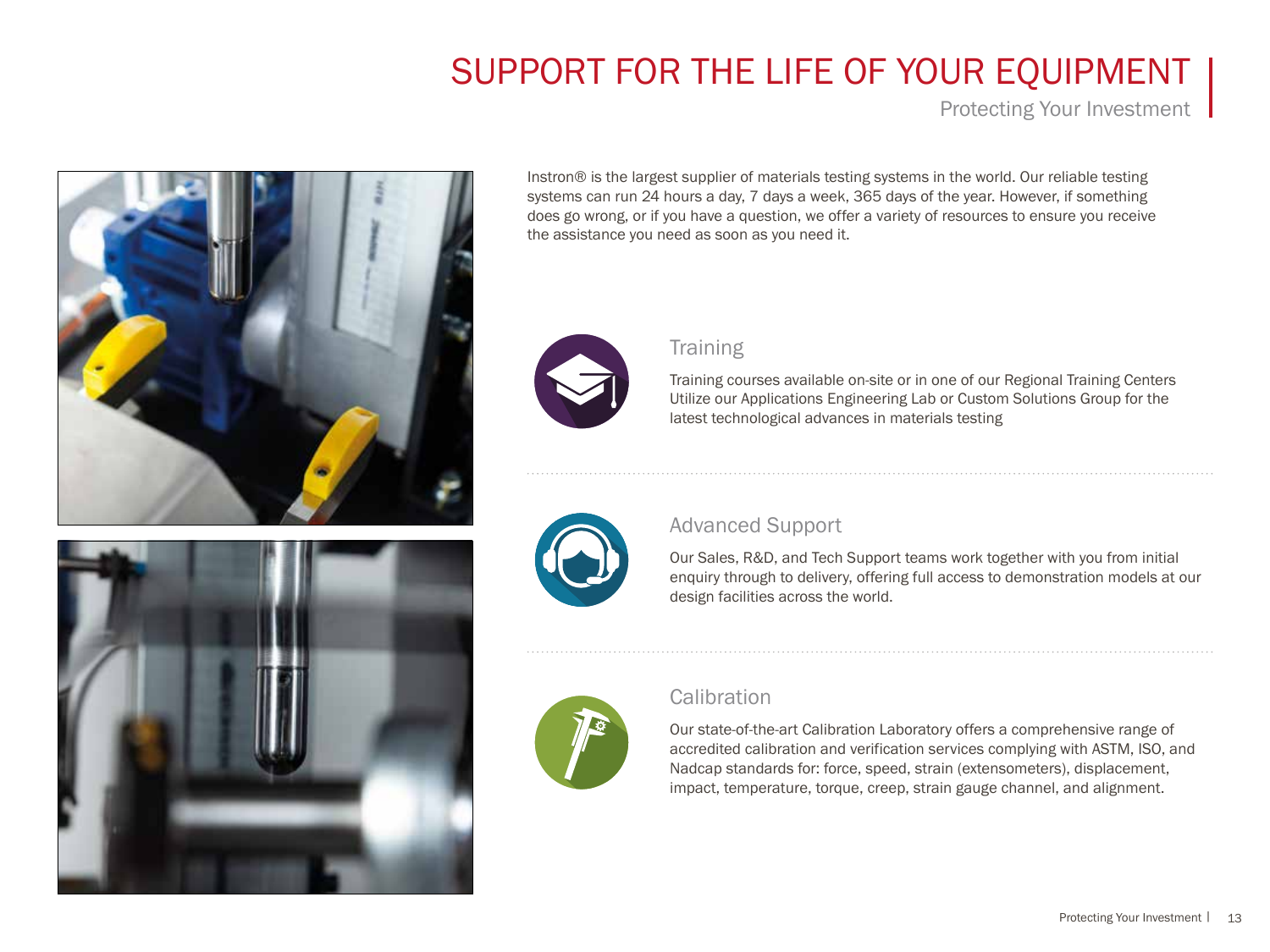# 9400 SERIES SPECIFICATIONS

|                                                |        | 9440                 |
|------------------------------------------------|--------|----------------------|
| <b>Energy range</b>                            | J      | $0.3 - 405$          |
|                                                | ft-Ib  | $0.22 - 299$         |
| Impact velocity                                | m/s    | $0.77 - 4.65$        |
|                                                | ft/s   | $2.53 - 15.3$        |
| Drop height                                    | m      | $0.03 - 1.10$        |
|                                                | in     | $1.18 - 43.3$        |
| Mass range <sup>1</sup>                        | kg     | $1.00 - 37.5$        |
|                                                | Ibs    | $2.2 - 82.7$         |
| <b>Mass increments</b>                         | kg     | 0.5                  |
|                                                | Ibs    | 1.1                  |
|                                                | kN     | 0.45 to 90           |
| <b>Force transducers</b>                       | Ibs    | 101 to 22000         |
|                                                | mm     | 985 x 610 x 2620     |
| Machine dimensions (w x d x h)                 | in     | 38.7 x 24 x 103      |
|                                                | mm     | 985 x 695 x 2620     |
| With thermostatic chamber (w x d x h)          | in     | 38.7 x 27.4 x 103    |
|                                                | mm     | .<br>490 x 450 x 565 |
| Test area dimensions ( $w \times d \times h$ ) | in     | 19.3 x 17.7 x 22.2   |
|                                                | mm     | 370 x 300 x 495      |
| With thermostatic chamber (w x d x h)          | in     | 14.6 x 11.8 x 19.5   |
|                                                | kg     | 340                  |
| <b>Machine weight</b>                          | Ibs    | 749                  |
| With thermostatic chamber                      | kg     | 550                  |
|                                                | Ibs    | 1213                 |
| Load on slab in static condition <sup>2</sup>  | kg/m2  | 1000                 |
|                                                | N/m2   | 10000                |
| Concentrated load on feet                      | kg/cm2 | 1.5                  |
|                                                | N/cm2  | 15                   |
| <b>Electrical supply</b>                       |        | 220-240V 50/60Hz     |
|                                                |        | 100-120V 50/60Hz     |
| <b>Compressed air supply</b>                   | bar    | 6 to 10              |
|                                                | psi    | 72.5                 |



1 Includes an average tup weight of 0,5 kg  $(1,10$ lbs) 2 Load in dynamic conditions depends on the test type and impact forces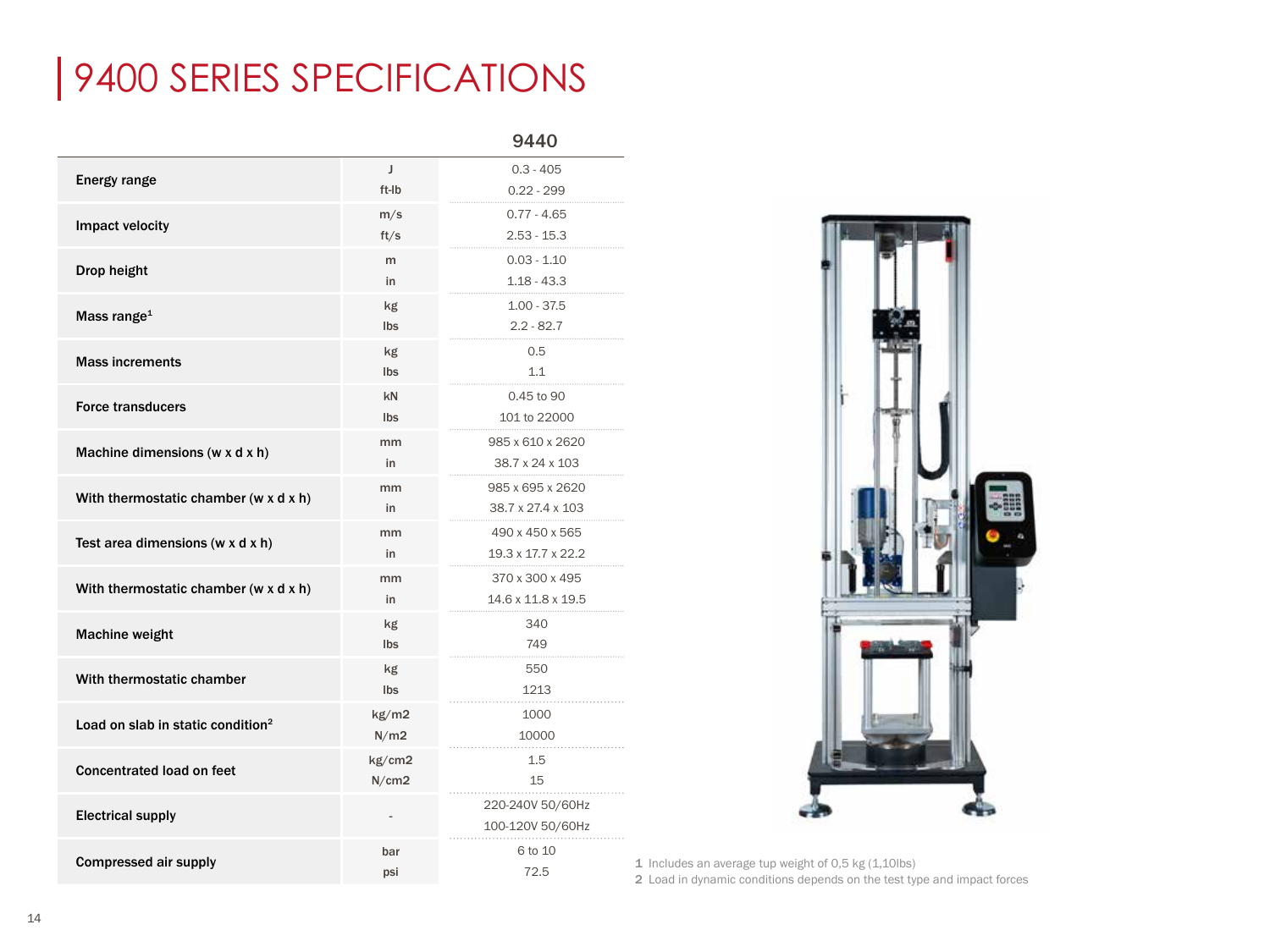|                                               |                | 9450                           |   |
|-----------------------------------------------|----------------|--------------------------------|---|
| <b>Energy range</b>                           | J              | $0,59 - 757$                   |   |
|                                               | ft-Ib          | $0,44 - 558$                   |   |
| Impact velocity                               | m/s            | $0,77 - 4,65$                  |   |
|                                               | ft/s           | $2,53 - 15,3$                  |   |
| Drop height                                   | m              | $0,03 - 1,10$                  |   |
|                                               | in             | $1,18 - 43,3$                  |   |
| Mass range <sup>1</sup>                       | kg             | $2,00 - 70,0$                  |   |
|                                               | Ibs            | $4,41 - 154$                   |   |
| <b>Mass increments</b>                        | kg             | 0,5                            |   |
|                                               | Ibs            | 1,1                            |   |
| <b>Force transducers</b>                      | kN             | 0.45 to 222                    |   |
|                                               | Ibs            | 101 to 50000                   |   |
|                                               | mm             | 1015 x 866 x 2720              |   |
| Machine dimensions (w x d x h)                | in             | 40 x 34 x 107                  |   |
|                                               | mm             | 1015 x 1015 x 2720             |   |
| With thermostatic chamber (w x d x h)         | in             | 40 x 40 x 107                  |   |
|                                               | mm             | 700 x 720 x 570                |   |
| Test area dimensions (w $x$ d $x$ h)          | in             | 27.5 x 28.3 x 22.4             |   |
|                                               | mm             | 550 x 540 x 500                |   |
| With thermostatic chamber (w x d x h)         | in             | $21,6 \times 21,3 \times 19,7$ |   |
| <b>Machine weight</b>                         | kg             | 550                            |   |
|                                               | Ibs            | 1212                           |   |
| With thermostatic chamber                     | kg             | 700                            |   |
|                                               | Ibs            | 1543                           |   |
| Load on slab in static condition <sup>2</sup> | kg/m2          | 1570                           |   |
|                                               | N/m2           | 15402                          |   |
| <b>Concentrated load on feet</b>              | kg/cm2         | 3,4                            |   |
|                                               | N/cm2          | 33                             |   |
|                                               |                | 220-240V 50/60Hz               |   |
| <b>Electrical supply</b>                      | $\overline{a}$ | 100-120V 50/60Hz               |   |
|                                               |                | 6 to 10                        |   |
| <b>Compressed air supply</b>                  | bar            | 72.5                           | 1 |
|                                               | psi            |                                | C |



Includes an average tup weight of 0,7 kg (1,54lbs)

2 Load in dynamic conditions depends on the test type and impact forces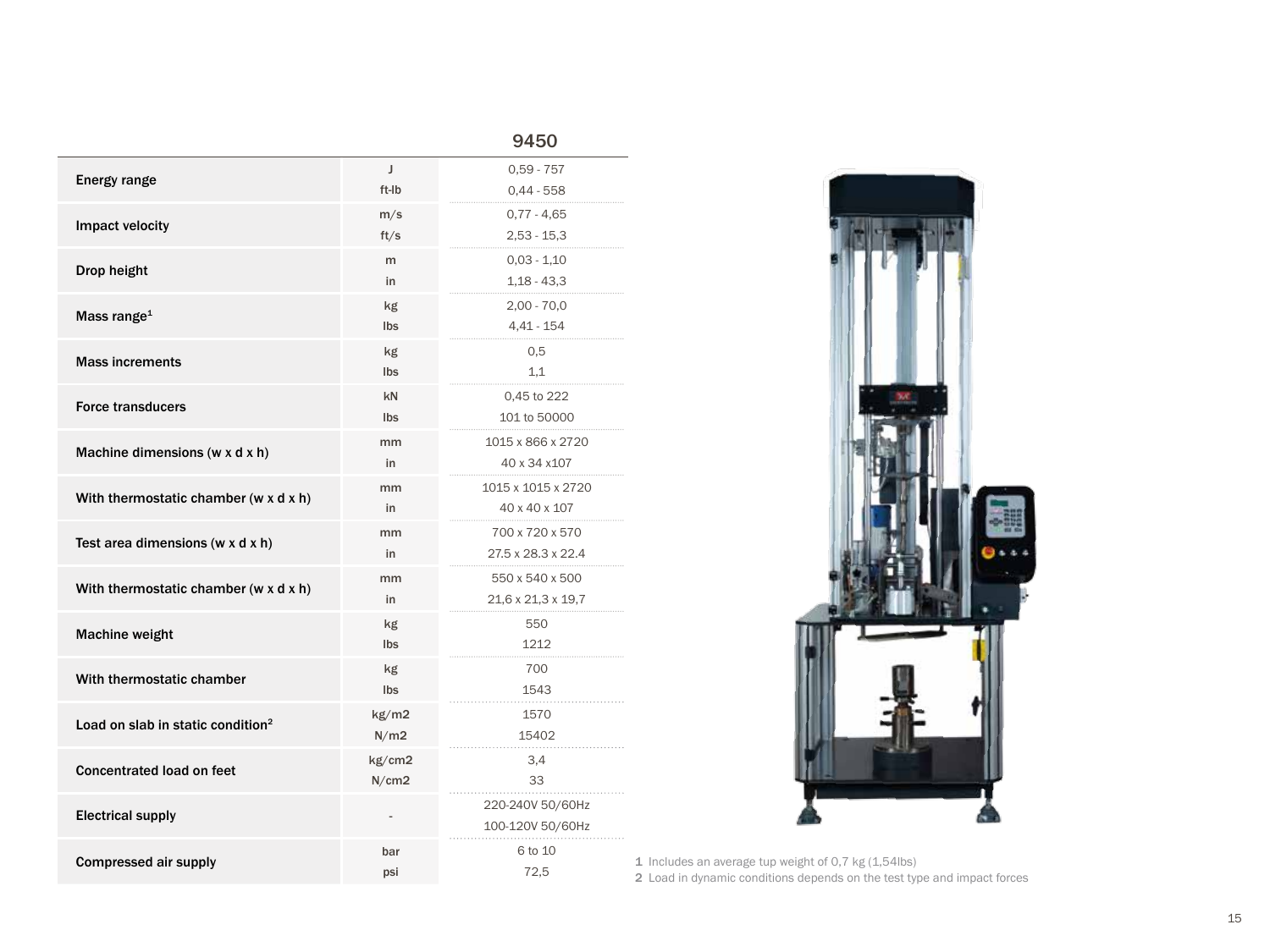# 9400 SERIES SPECIFICATIONS

|                                               |        | 9450<br>with High-Energy System |
|-----------------------------------------------|--------|---------------------------------|
| Energy range                                  | J      | $0,59 - 1800$                   |
|                                               | ft-Ib  | 0,44 - 1330                     |
| Impact velocity                               | m/s    | $0,77 - 24$                     |
|                                               | ft/s   | $2,53 - 78,7$                   |
| Drop height                                   | m      | 0,03 - 29,4 (equivalents)       |
|                                               | in     | 1,18 - 1160 (equivalents)       |
| Mass range <sup>1</sup>                       | kg     | $2,00 - 70,0$                   |
|                                               | Ibs    | $4,41 - 154$                    |
|                                               | kg     | 0.5                             |
| <b>Mass increments</b>                        | Ibs    | 1.1                             |
|                                               | kN     | 0,45 to 222                     |
| <b>Force transducers</b>                      | Ibs    | 101 to 50000                    |
|                                               | mm     | 1015 x 866 x 3180               |
| Machine dimensions (w x d x h)                | in     | 40 x 34 x 125,2                 |
|                                               | mm     | 1015 x 1150 x 3180              |
| With thermostatic chamber (w x d x h)         | in     | 40 x 45,3 x 125,2               |
| Test area dimensions (w x d x h)              | mm     | 700 x 720 x 570                 |
|                                               | in     | 27.5 x 28.3 x 22.4              |
|                                               | mm     | 550 x 540 x 500                 |
| With thermostatic chamber (w x d x h)         | in     | 21,6 x 21,3 x 19,7              |
|                                               | kg     | 775                             |
| <b>Machine weight</b>                         | Ibs    | 1708                            |
|                                               | kg     | 925                             |
| With thermostatic chamber                     | Ibs    | 2039                            |
|                                               | kg/m2  | 2020                            |
| Load on slab in static condition <sup>2</sup> | N/m2   | 19816                           |
|                                               | kg/cm2 | 4,3                             |
| <b>Concentrated load on feet</b>              | N/cm2  | 43                              |
|                                               |        | 220-240V 50/60Hz                |
| <b>Electrical supply</b>                      |        | 100-120V 50/60Hz                |
|                                               | bar    | 6 to 10                         |
| <b>Compressed air supply</b>                  | psi    | 72.5                            |



1 Includes an average tup weight of 0,7 kg (1,54lbs) 2 Load in dynamic conditions depends on the test type and impact forces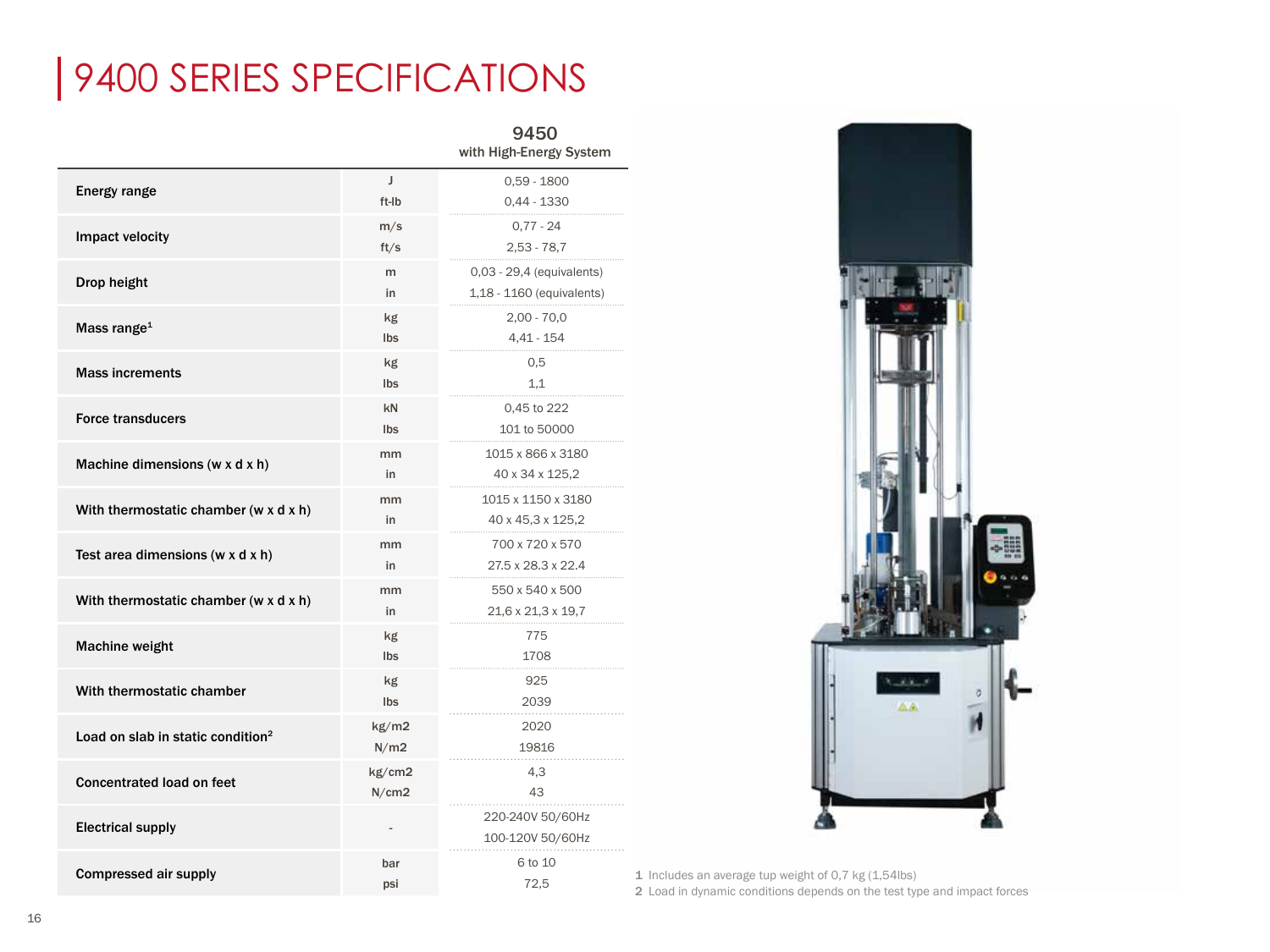|                                                |        | 9450<br>with Large Base |
|------------------------------------------------|--------|-------------------------|
|                                                | J      | $0.59 - 757$            |
| Energy range                                   | ft-Ib  | $0,44 - 558$            |
| Impact velocity                                | m/s    | $0,77 - 4,65$           |
|                                                | ft/s   | $2,53 - 15,3$           |
| Drop height                                    | m      | $0,03 - 1,10$           |
|                                                | in     | $1,18 - 43,3$           |
| Mass range <sup>1</sup>                        | kg     | $2,00 - 70,0$           |
|                                                | Ibs    | $4,41 - 154$            |
| <b>Mass increments</b>                         | kg     | 0.5                     |
|                                                | Ibs    | 1,1                     |
| <b>Force transducers</b>                       | kN     | 0,45 to 222             |
|                                                | Ibs    | 101 to 50000            |
|                                                | mm     | 1520 x 940 x 2870       |
| Machine dimensions (w x d x h)                 | in     | 60 x 37 x 113           |
| With thermostatic chamber (w x d x h)          | mm     |                         |
|                                                | in     |                         |
| Test area dimensions ( $w \times d \times h$ ) | mm     | 1200 x 730 x 745        |
|                                                | in     | 47.2 x 28.7 x 29.3      |
| With thermostatic chamber (w x d x h)          | mm     | ÷                       |
|                                                | in     |                         |
| <b>Machine weight</b>                          | kg     | 1125                    |
|                                                | Ibs    | 2480                    |
| With thermostatic chamber                      | kg     |                         |
|                                                | Ibs    | .<br>.                  |
| Load on slab in static condition <sup>2</sup>  | kg/m2  | 1200                    |
|                                                | N/m2   | 11772                   |
| <b>Concentrated load on feet</b>               | kg/cm2 | 3,4                     |
|                                                | N/cm2  | 33                      |
| <b>Electrical supply</b>                       |        | 220-240V 50/60Hz        |
|                                                |        | 100-120V 50/60Hz        |
| <b>Compressed air supply</b>                   | bar    | 6 to 10                 |
|                                                | psi    | 72.5                    |



1 Includes an average tup weight of 0,7 kg (1,10lbs)

2 Maximum parallelepiped inscribable in the base

3 Load in dynamic conditions depends on the test type and impact forces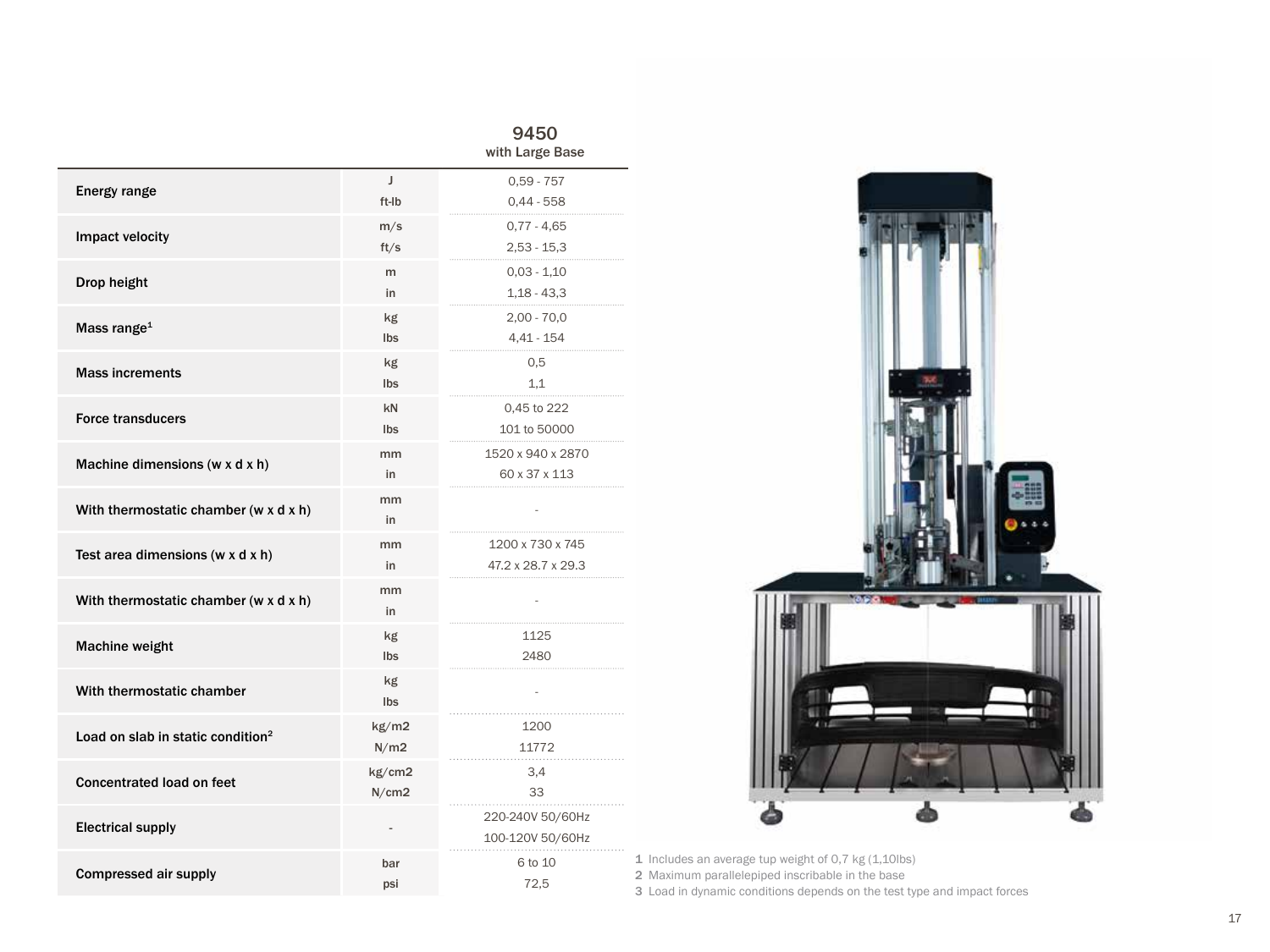# 9400 SERIES SPECIFICATIONS

#### 9450 with Large Base & High-Energy System

|                                               |        | u martinia y opotom       |
|-----------------------------------------------|--------|---------------------------|
| Energy range                                  | J      | $0,59 - 1800$             |
|                                               | ft-Ib  | $0,44 - 1330$             |
| Impact velocity                               | m/s    | $0.77 - 24$               |
|                                               | ft/s   | $2,53 - 78,7$             |
| Drop height                                   | m      | 0,03 - 29,4 (equivalents) |
|                                               | in     | 1,18 - 1160 (equivalents) |
| Mass range <sup>1</sup>                       | kg     | $2,00 - 70,0$             |
|                                               | Ibs    | $4,41 - 154$              |
| <b>Mass increments</b>                        | kg     | 0.5                       |
|                                               | Ibs    | 1,1                       |
| <b>Force transducers</b>                      | kN     | 0,45 to 222               |
|                                               | Ibs    | 101 to 50000              |
| Machine dimensions (w x d x h)                | mm     | 1520 x 940 x 3330         |
|                                               | in     | 60 x 37 x 132             |
| With thermostatic chamber (w x d x h)         | mm     |                           |
|                                               | in     |                           |
| Test area dimensions (w $x$ d $x$ h)          | mm     | 1200 x 730 x 745          |
|                                               | in     | 47.2 x 28.7 x 29.3        |
| With thermostatic chamber (w x d x h)         | mm     |                           |
|                                               | in     |                           |
| <b>Machine weight</b>                         | kg     | 1200                      |
|                                               | Ibs    | 2646                      |
| With thermostatic chamber                     | kg     |                           |
|                                               | Ibs    |                           |
| Load on slab in static condition <sup>2</sup> | kg/m2  | 1280                      |
|                                               | N/m2   | 12557                     |
| <b>Concentrated load on feet</b>              | kg/cm2 | 3,6                       |
|                                               | N/cm2  | 35                        |
| <b>Electrical supply</b>                      |        | 220-240V 50/60Hz          |
|                                               |        | 100-120V 50/60Hz          |
| <b>Compressed air supply</b>                  | bar    | 6 to 10                   |
|                                               | psi    | 72.5                      |



1 Includes an average tup weight of 0,7 kg (1,10lbs) 2 Maximum parallelepiped inscribable in the base

3 Load in dynamic conditions depends on the test type and impact forces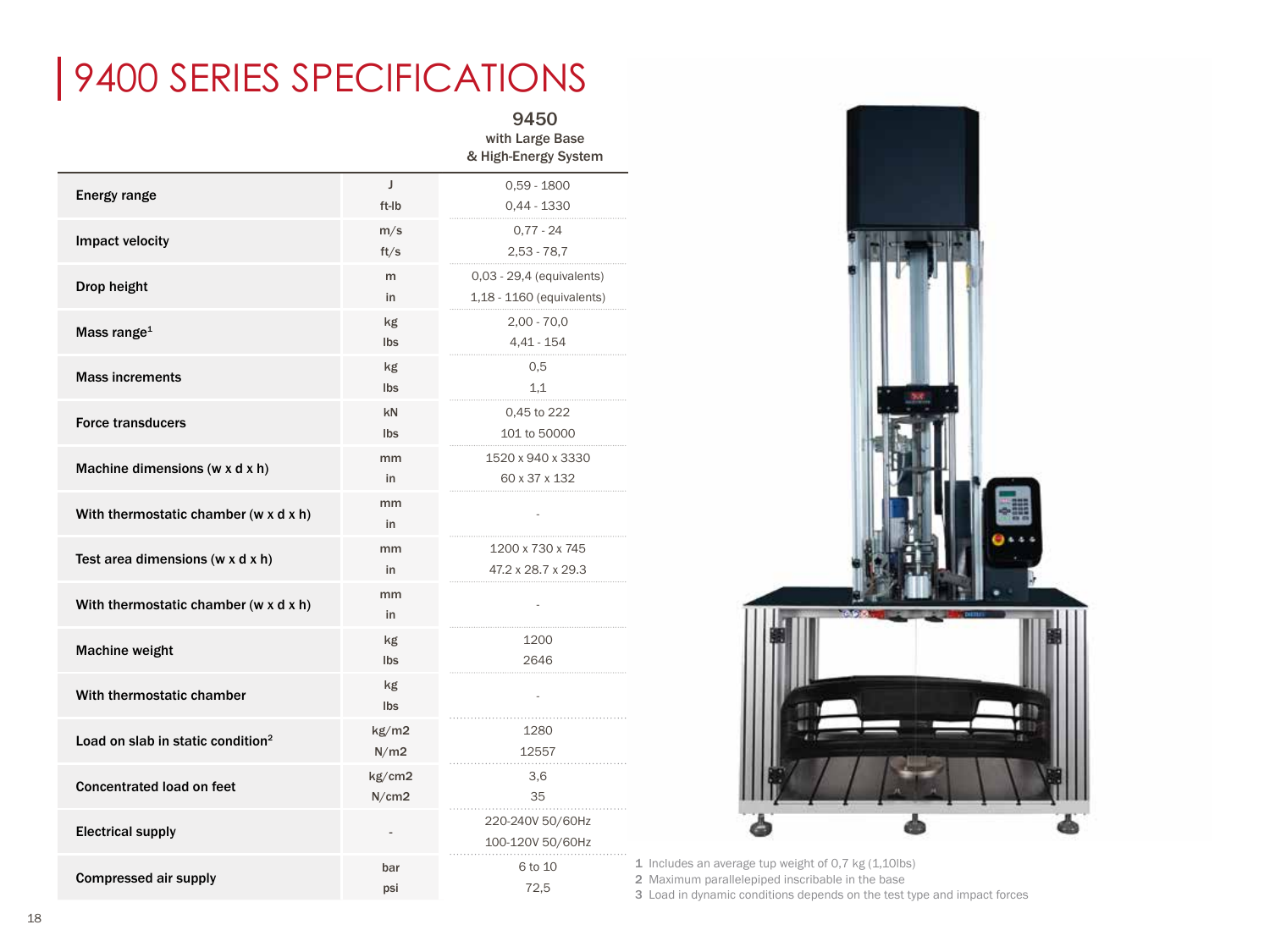# DROP TOWER SPECIFICATIONS

#### Data Acquisition Rate and Points:

65'536 points acquired up to 4 MHz, simultaneous on Strain Gauge, Piezoelectric, and Analog channels.

#### High Speed Camera trigger:

Guarantees simultaneous acquisition across HSC and data acquisition system. Output voltage: 0 to +12 V nominal (\*), positive polarity. Output current: maximum 10 mA.

(\*) max value depends on absorbed current

#### Testing Speed Accuracy:

Measured by optical detector  $\pm 1$ %, repeatability ±2% of set value.

#### Drop Position Accuracy:

Measured by digital encoder ±1 mm, repeatability ±0.5 mm of set value.

#### Load Measurement:

Piezoelectric and Strain Gauge sensors with selectable working ranges among 10-20-50- 100% of the full scale. Traceable and accredited verification certificate can be released for the evaluation of measurement uncertainty.

#### Overload Capacity:

From 160% to 600% depending on the transducer type.

#### Force Measurement Accuracy:

Indicated error ≤1% of rated output at full scale and Resolution at zero force for all selectable working ranges 0.04%, both estimated according to ISO 7500-1 Annex C; Linearity ≤1% of the full scale (including charge amplifier for Piezoelectric load cells).

#### Instrument Supplies:

Electrical 100-120 V, 220-240 V; 50-60 Hz; UL/ CSA-ready option available. Compressed air 6 to 10 bar (72.5 to 145 psi)

#### Touch Screen:

Flat screen, 21.5", industrially-rated touch monitor.

#### Operative System:

Built-in computer is installed with Windows 10 LTSB

#### Dashboard Overall Dimensions:

525 x 460 x 420 mm (W x D x H)

#### Extras:

Compatible with Bluetooth/Wi-Fi keyboard and mouse.

#### Dashboard Supplies:

2 Electrical electrical supplies are required. Multitension 50-60 Hz UL/CSA-ready.

Notes:

These specifications were developed in accordance with Instron's standard procedures and are subject to change without notice. All systems conform to all relevant European standards and carry a CE mark.